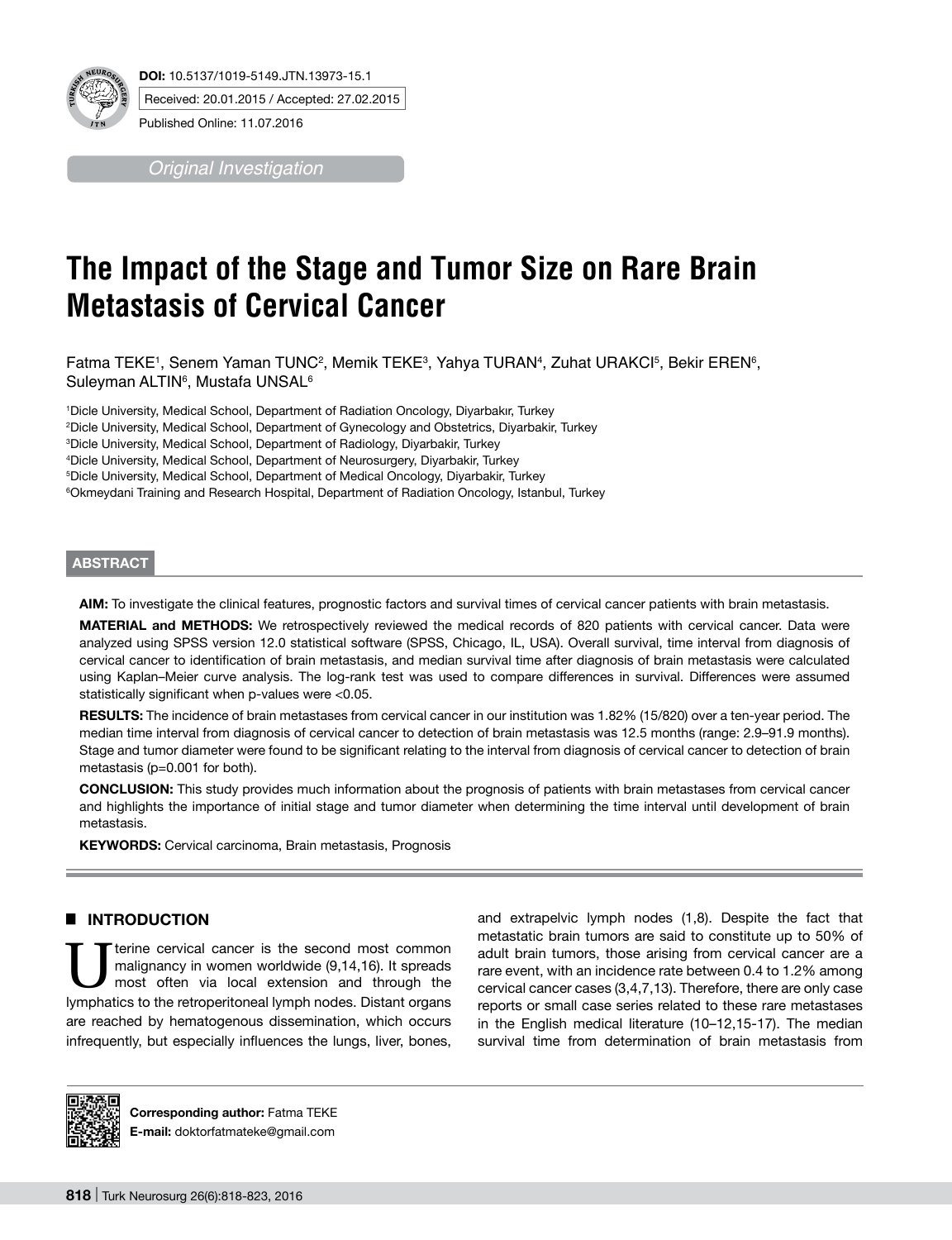cervical cancer to death was reported to be 2.3 months in the cohort of the University of Minnesota Women's Health Center (13).

Because of the rarity of brain metastasis from cervical cancer, optimal treatment modality and prognosis are not fully known. When brain metastasis develops in patients with cervical cancer, it is indicator of a poor prognosis. If brain metastasis is detected late in the progression of the disease, the treatment modality is completely unsatisfactory. The aim of our study was to investigate the clinical features, prognostic factors, treatment modalities, and survival times of cervical cancer patients with brain metastasis.

## █ **Material and Methods**

## **Patient Selection and Data Collection**

The medical records of 820 patients with cervix cancer at Radiation Oncology Clinic of Okmeydanı Training and Research Hospital between 1996 and 2006 were reviewed retrospectively. We identified fifteen patients with brain metastasis and assessed their survival, clinical progression, and the general characteristics of their case. Surgery reports, pathology reports, and clinical follow-up notes in the patient clinical charts were also reviewed. Patients with a secondary malignancy such as lung or breast cancer were excluded because brain metastasis may clinically originate from other malignancies at a higher rate. All patients with brain metastasis were examined in terms of prognostic factors, treatment modalities, and survival. Data reviewed and verified for each patient included: age; initial International Federation of Gynecology and Obstetrics (FIGO) stage; initial treatment; histopathologic findings; presence of other organ metastasis; diagnostic method and treatment of brain metastasis; recurrence date; date of metastasis; date of death or last follow-up appointment; and time intervals between the date of diagnosis of brain metastases and death or last follow-up.

#### **Staging**

Patients were staged according to FIGO staging criteria. Initial clinical staging was determined by a pelvic examination from a radiation oncologist and a gynecologic oncologist. Imaging to detect the presence of a primary tumor and metastases included computed tomography (CT) and/or magnetic resonance imaging (MRI) of the chest, abdomen, and pelvis. When symptoms of brain metastasis were suspected, patients were imaged with CT and/or MRI.

#### **Follow-up**

The patients were scheduled for follow-up appointments every three months after receiving initial cervical cancer treatments, then every six months over the next three years, and then once a year until disease recurrence, metastasis, or death. Patients received follow-up over a median of 22.2 months with a range of 4.6 months up to 98.2 months.

#### **Radiation Therapy (RT)**

Radiotherapy was performed to the whole brain using 6 MV photon or cobalt 60 from right and left lateral fields. Doses of

whole brain radiation therapy (WBRT) averaged 30 Gy at 10 fractions (Range: 10-30 Gy).

#### **Factors Analyzed**

Six potential prognostic variables were chosen based on the previously published clinical trials. Each variable was divided into two categories: age (< 50 or  $\ge$  50); FIGO stage ( $\le$  IIB or > IIB); pelvic lymph node (negative or positive); maximal tumor diameter ( $\leq 6$  cm or  $> 6$  cm); grade (Grade 2 or 3); and histology (Squamous cell carcinoma (SCC) or non-squamous cell carcinoma (NSCC)).

#### **Statistics**

Data were analyzed using SPSS version 12.0 statistical software (SPSS, Chicago, IL, USA). Overall survival (OS), time interval from diagnosis of cervical cancer to identification of brain metastasis, and median survival time after diagnosis of brain metastasis were calculated using Kaplan–Meier curve analysis. The log-rank test was used to compare differences in survival. Differences were assumed to be statistically significant when p-values were <0.05.

## █ **Results**

The incidence of brain metastases from cervical cancer in our institution was 1.82% (15/820) over a period of ten years. Patient properties are shown in Table I. The median age at time of initial diagnosis of cervical cancer was 50 years old (range: 32–77 years old). Concerning the initial FIGO stage, seven (46.7%) patients had stage IIB disease, two (13.3%) had stage IIA disease, two (13.3%) had stage IVA disease, and one (6.7%) each had stage IB1, IB2, IIIA and IVB disease. Eleven patients (73.3%) had SCC, three had adenocarcinoma (AC), and one had clear cell carcinoma. The pelvic lymph node (PLN) metastasis was positive in five patients (33.3%) and the paraaortic lymph node (PALN) metastasis was positive in only two patients at initial assessment. Ten patients (66.7%) had grade 3 diseases. Tumor diameter was  $\geq$  4 cm in twelve patients (80%). Five patients had surgery, undergoing either type I or II hysterectomy. Three patients received postoperative radiation therapy (post-op RT) and one patient was treated with post-op concurrent chemoradiation therapy (CCRT) for the initial disease. Forty percent of patients were treated with definitive RT and 26.6% of inoperable cases received CCRT, using weekly cisplatin 40 mg/m<sup>2</sup> as the chemotherapy agent for CCRT. There was local recurrence in 4 patients and lymph node metastasis in 80% of patients. Five patients had only brain metastasis, while others had lung, bone, spinal cord, or multi-organ metastases in addition to brain metastasis. Fourteen of the fifteen patients with brain metastases had multiple brain metastases. There was a solitary brain metastasis in only one patient and this patient was treated with whole brain irradiation due to refusal of metastasectomy. Treatment for brain metastasis was WBRT in 60% of patients using median doses of 30 Gy (range:10-30 Gy). When the performance status of patients with brain metastases was assessed according to the ECOG PS (Eastern Cooperative Oncology Group Performance Status) criteria, ECOG PS was 4 in eight patients, 3 in six patients and 2 in only one patients.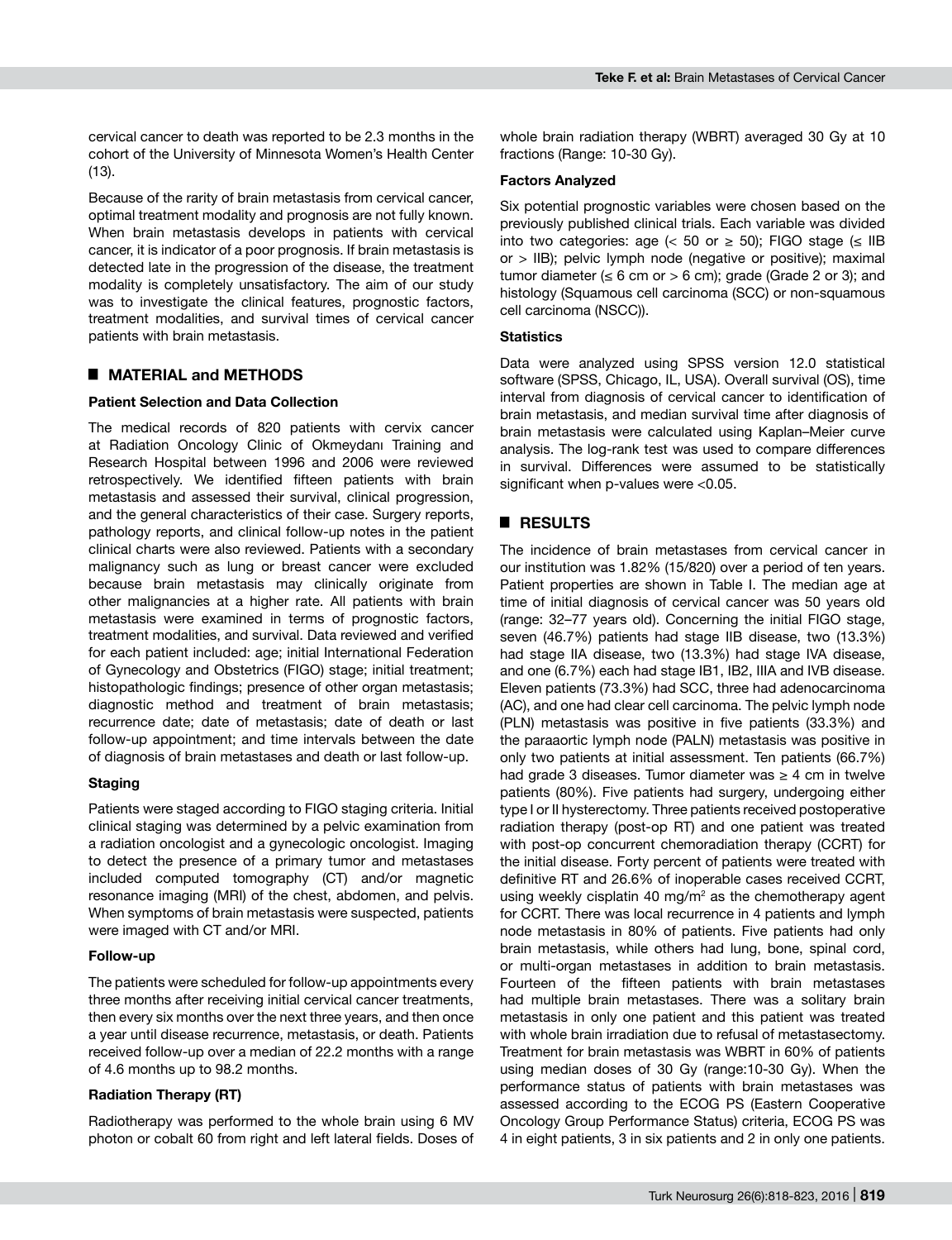## **Table I: Patients Characteristics**

| <b>Variables</b>              |                           | Number (n)              | Percentage (%) |
|-------------------------------|---------------------------|-------------------------|----------------|
| Age (years)                   | Average                   | 50                      |                |
|                               | Range                     | $32 - 77$               |                |
|                               | IB1                       | 1                       | 6.7            |
|                               | IB <sub>2</sub>           | 1                       | 6.7            |
|                               | <b>IIA</b>                | $\overline{c}$          | 13.3           |
| FIGO stage                    | <b>IIB</b>                | 7                       | 46.7           |
|                               | <b>IIIA</b>               | 1                       | 6.7            |
|                               | <b>IVA</b>                | $\overline{c}$          | 13.3           |
|                               | <b>IVB</b>                | 1                       | 6.7            |
|                               | Squamous cell carcinoma   | 11                      | 73.3           |
| Tumor histology               | Adenocarcinoma            | 3                       | 20             |
|                               | Clear cell carcinoma      | 1                       | 6.7            |
|                               | Negative                  | 10                      | 66.7           |
| <b>PLN</b>                    | Positive                  | 5                       | 33.3           |
|                               | Negative                  | 13                      | 86.7           |
| Paraaortic nodal metastasis   | Positive                  | $\overline{\mathbf{c}}$ | 13.3           |
|                               | $\overline{c}$            | 5                       | 33.3           |
| Grade                         | 3                         | 10                      | 66.7           |
|                               | $<$ 4 cm                  | 3                       | 20             |
| Greatest tumor diameter       | 4-6 cm                    | 7                       | 46.7           |
|                               | $>6$ cm                   | 5                       | 33.3           |
|                               | Inoperable                | 10                      | 66.7           |
| Initial surgery               | Operated                  | 5                       | 33.3           |
|                               | Definitive RT             | 6                       | 40.0           |
|                               | <b>CCRT</b>               | 4                       | 26.6           |
| Initial treatment             | Post-op RT                | 3                       | 20             |
|                               | Post-op CCRT              | 1                       | 6.7            |
|                               | Only operated             | 1                       | 6.7            |
| Local recurrence              | Negative                  | 11                      | 73.3           |
|                               | Positive                  | 4                       | 26.7           |
| LN metastasis                 | Negative                  | 3                       | 20             |
|                               | Positive                  | 12                      | 80             |
|                               | Only brain                | 5                       | 33.3           |
|                               | Brain and lung            | 5                       | 33.3           |
| Side of distant metastasis    | Brain and bone            | 2                       | 13.3           |
|                               | Brain and spinal cord     | 1                       | 6.7            |
|                               | Brain and multiple organs | 2                       | 13.3           |
|                               | <b>WBRT</b>               | 9                       | 60.0           |
| Treatment of brain metastasis | Supportive care           | $\,6\,$                 | 40.0           |
|                               | Average                   | 3000                    |                |
| WBRT dose (cGy)               | Range                     | 1000-3000               |                |

*PLN: Pelvic lymph node, LN: Lymph node, RT: Radiation therapy, CCRT: Concurrent chemo-radiation therapy, WBRT: Whole brain radiation therapy.*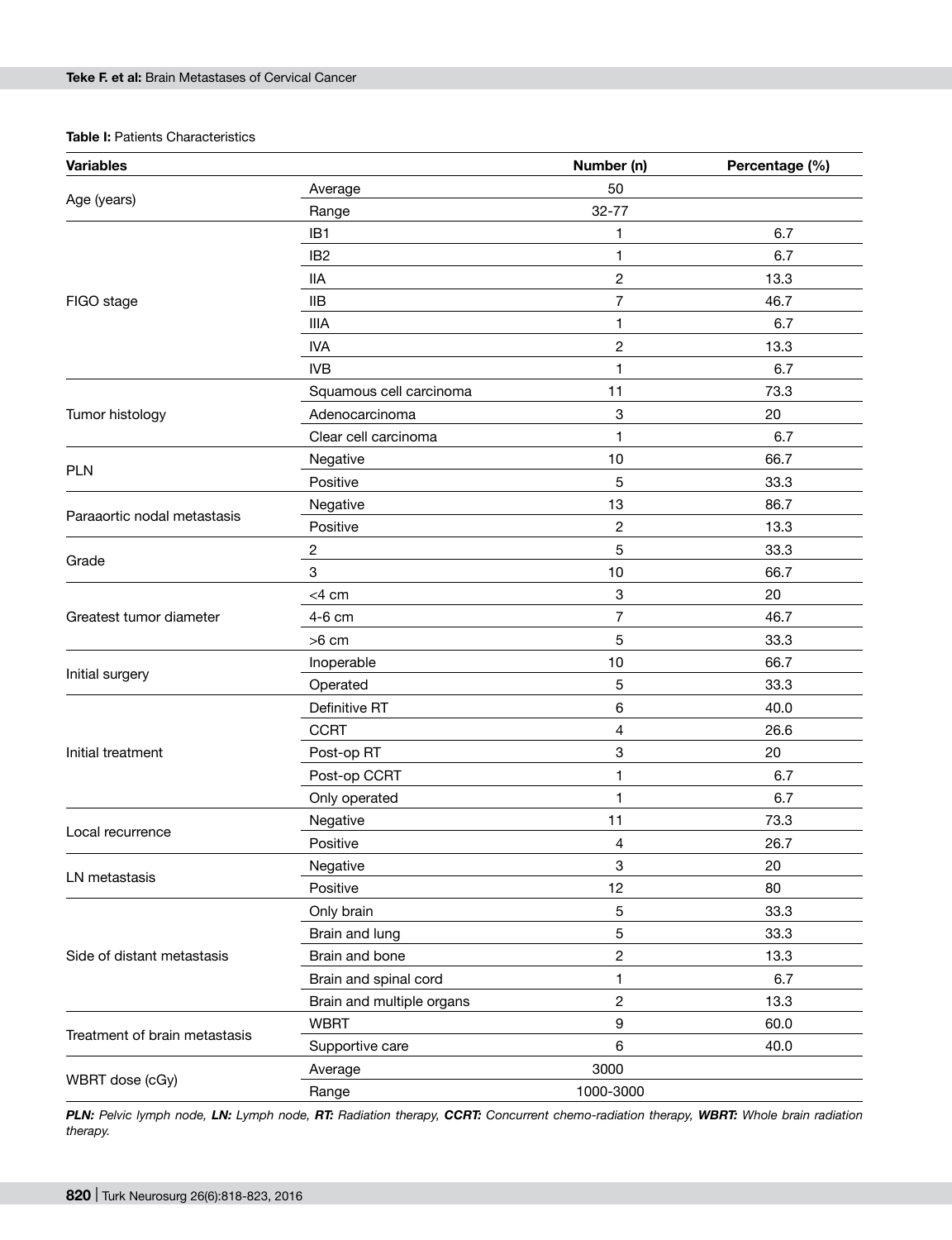Six patients did not receive RT or chemotherapy except for symptomatic treatment for brain metastases due to their poor performance. The median time interval from cervical cancer diagnosis to detection of brain metastasis was 12.5 months (range: 2.9–91.9 months). Median survival time from identification of brain metastasis to death was 4.1 months (range: 0.3–22.6 months). Median overall survival of fifteen cases with brain metastasis from cervical cancer was 22.2 months (range: 4.6–98.2 months).

Tables II, III, and IV show the results of the univariate analysis. Among the variables in the univariate analysis, age groups and PLN metastasis were identified to have prognostic significance on survival after identification of brain metastasis (p=0.04 and p=0.01, respectively) (Table II). Six variables were analyzed for OS and interval from diagnosis of cervical cancer to identification of brain metastasis. Stage and tumor diameter were found to be significant regarding the interval from

diagnosis of cervical cancer to detection of brain metastasis (p=0.001 for both) (Table III). Stage and tumor diameter were also significant for overall survival in our univariate analysis (p=0.001 for both) (Table IV).

# █ **Discussion**

Brain metastasis is the most common intracranial tumor in adults, frequently occurring in patients with lung cancer, breast cancer and melanoma. However, it is a rare development in uterine cervical cancer, with an incidence rate of only 0.4% to 1.2% (3,4,7,16). Recently, brain metastasis has been seen more frequently. This increase may be due to improved diagnostic methods (such as MRI) for brain metastasis and better OS rate coming from more efficient treatment options. We found the incidence of brain metastasis from cervical carcinoma in our institution was 1.82 % (15/820).

**Table II:** Univariate Analysis of Survival Time After Diagnosis of Brain Metastasis by Categorical Variable

| <b>Variable</b>        | Log-rank test value | Degrees of freedom | p value |
|------------------------|---------------------|--------------------|---------|
| Age groups             | 4.02                |                    | 0.04    |
| Stage groups           | 2.92                |                    | 0.08    |
| Pelvic lymph node      | 5.78                |                    | 0.01    |
| Grade                  | 0.07                |                    | 0.78    |
| Histology              | 0.01                |                    | 0.90    |
| Maximal tumor diameter | 3.52                | າ                  | 0.17    |

**Table III:** Univariate Analysis of Time Interval from Diagnosis of Cervical Cancer to Identification of Brain Metastasis by Categorical Variable

| Variable               | Log-rank test value | Degrees of freedom | p value |
|------------------------|---------------------|--------------------|---------|
| Age groups             | 0.009               |                    | 0.92    |
| Stage groups           | 15.5                |                    | 0.001   |
| Pelvic lymph node      | 1.38                |                    | 0.23    |
| Grade                  | 2.13                |                    | 0.14    |
| Histology              | 0.21                |                    | 0.64    |
| Maximal tumor diameter | 15.6                | ◠                  | 0.001   |

**Table IV:** Univariate Analysis of Overall Survival by Categorical Variable

| Variable               | Log-rank test value | Degrees of freedom | p value |
|------------------------|---------------------|--------------------|---------|
| Age groups             | 0.24                |                    | 0.62    |
| Stage groups           | 13.4                |                    | 0.001   |
| Pelvic lymph node      | 2.9                 |                    | 0.08    |
| Grade                  | 1.5                 |                    | 0.21    |
| Histology              | 0.01                |                    | 0.92    |
| Maximal tumor diameter | 13.9                | っ                  | 0.001   |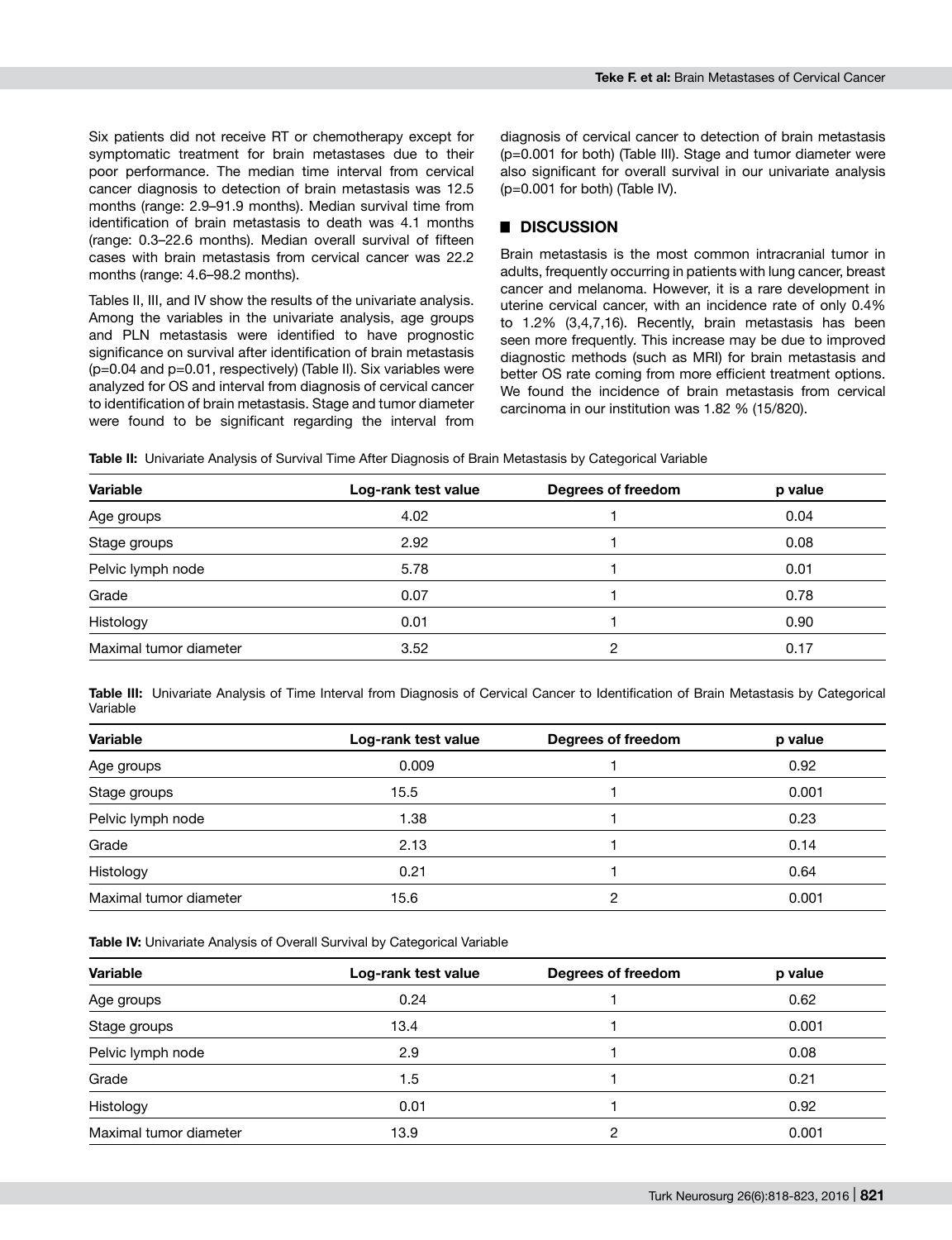Once brain metastases have developed, the prognosis of a patient with cervical cancer is poor, with a low survival rate after detection of the metastasis. In a study by Chura et al. (3), the median survival time from diagnosis of brain metastasis of uterine cervical cancer to death was reported to be 2.3 months (range: 0.3– 7.9 months). Hwang et al. (6) reported that the median survival time after diagnosis of the brain metastasis was 5.9 months (range: 0.7–19 months). In our series, the median survival time from diagnosis of brain metastasis to death was 4.1 months (range: 0.3– 22.6 months).

In a previous study, the median interval from the diagnosis of the primary cancer to the appearance of brain metastases was twelve months in five patients (10), while Cormio et al. (5) reported that it was eighteen months. In addition, Chung et al. (2) reported a median interval of 38 months (range: 8.7–127.2 months) and Ikeda et al. (7) reported 28.4 months (range: 6.1- 61.8 months). Our report is comparable to previous studies, finding a median interval from diagnosis of the primary cancer to brain metastasis of 12.5 months (range: 2.9– 91.9 months).

Brain metastasis may occur in any histologic type of uterine cervical cancer, but the most common subtype is squamous cell carcinoma (2, 6). Ikeda et al. report (7) that five of their eight cases had an SCC histology. In our series, eleven patients (73.3%) had SCC and four patients had non-SCC histology (three adenocarcinoma and one clear cell carcinoma). However, in our study, histology was not a significant variable in the univariate analysis of time interval from diagnosis of cervical cancer to identification of brain metastasis or survival time after diagnosis (p>0.05).

In the study by Hwang et al. (6), most of the cases were at an advanced stage, as the initial stage in six of eleven patients was higher than stage IIB and in two cases, the stage was unknown. Ikeda et al. (7) reported that the initial stage was IIB in four of eight patients with brain metastasis from uterine cervical cancer. In a series of twelve cases from Chura et al. (3), nine patients were stage IIB or below, while three patients were higher than stage IIB. In our study, four cases had an initial stage higher than IIB and eleven patients were stage IIB or below. We found that overall survival was better and time interval from diagnosis of cervical cancer to identification of brain was longer in stages IIB and below compared to those with more advanced stages (p=0.001 for both) (Figure 1).

Although the previous studies presented sizes of brain metastases, the diameter of primary tumor was reported only in few case reports. Setoodeh et al. (15) evaluated two cases with brain metastasis that had large cervical masses (12 cm and 10 cm). In our study, maximal diameter of the primary tumor was a significant variable in the univariate analysis of time interval from diagnosis of cervical cancer to identification of brain metastasis and OS (p=0.001 for both). We showed that when the diameter of primary tumor in cervix was more than 6 cm, the brain metastases developed more quickly (Figure 2).

Chung et al. (2) reported that in their study, there were six patients under age fifty, and they had a lower survival rate after treatment of brain metastasis. Both age and pelvic lymph



**Figure 1:** Time interval from diagnosis of cervical cancer to identification of brain metastasis according to the stage groups (p=0.001).



**Figure 2:** Time interval from diagnosis of cervical cancer to identification of brain metastasis according to the tumor diameter  $(p=0.001)$ .

node metastasis were significant variables for survival time after diagnosis of brain metastasis in our study (p<0.05 for both). We found that when age was < 50 or PLN metastasis was positive, survival time after diagnosis of brain metastasis was reduced.

There were some limitations to our study. First, it is a retrospective study. Second, according to the literature,